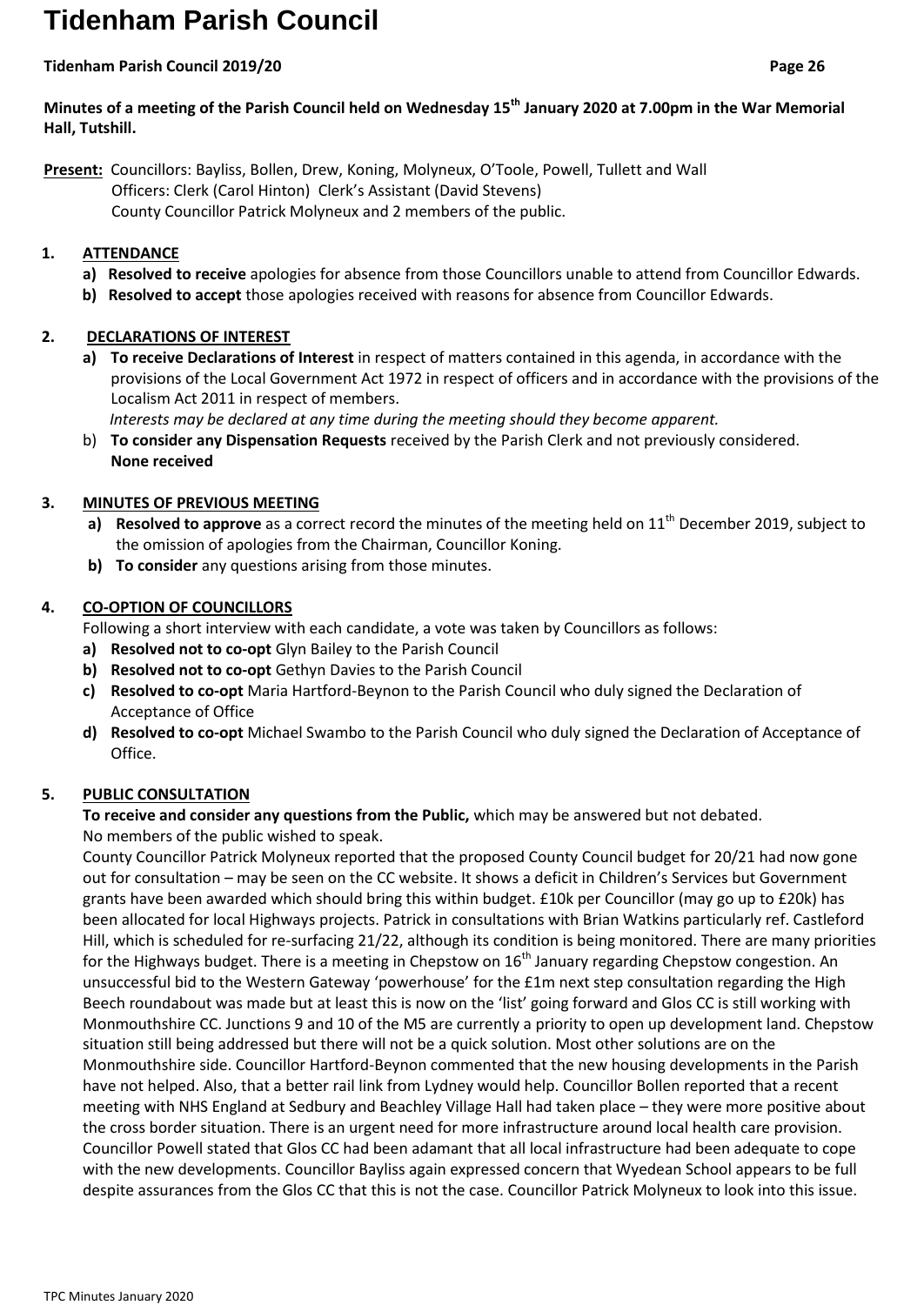# **Tidenham Parish Council** Minutes of 15<sup>th</sup> January 2020

#### **Page 27**

# **6. COMMITTEES**

**Resolved to receive and note** reports, minutes and recommendations from committees:

- 1) Planning, Development Control and Highways Committee extraordinary meeting held on 11<sup>th</sup> December 2019 There were no questions to Councillor Tullett, Chair of the Meeting.
- 2) Planning, Development Control and Highways Committee meeting held on 18<sup>th</sup> December 2019 There were no questions to Councillor Koning, Chair of the Committee.
- 3) Amenities Committee meeting held on  $8<sup>th</sup>$  January 2020. There were no questions to Councillor Tullett, Chair of the meeting. **Councillors were reminded to retain paper copies of minutes for Committees on which they sit for use at the next Committee meeting.**

#### **7. CHAIRMAN'S ANNOUNCEMENTS**

**To receive and note any announcements from the Chairman** of the meeting. There were none.

## **8. POLICING IN THE PARISH**

- **a) Resolved to note** report for November 2019 downloaded by the Clerk.
- **b) Resolved to note** comparison of statistics from December 2018 to November 2019 report downloaded by the Clerk

## **9. PARISH CLERK'S REPORT**

**Resolved to receive and note** the Parish Clerk's Report.

#### **10. FINANCE**

- **a) Resolved to approve payments** according to the Financial Statement for December 2019
- **b) Resolved to receive and approve the Financial Statement** for December 2019 The Clerk advised Councillors that the agreed payment to Western Power Distribution for the installation of the electricity supply to reposition the Beachley Defibrillator will be paid online prior to the next meeting.

#### **11. REVIEW AND RE-ADOPTION OF POLICIES**

- **a) Resolved to review and re-adopt** Tidenham Parish Council Privacy Policy.
- **b) Resolved to review and re-adopt** Tidenham Parish Council General Privacy Notice.
- **c) Resolved to review and re-adopt** Tidenham Parish Council Privacy Notice for Staff, Councillors and Role Holders.
- **d) Resolved to review and re-adopt** Tidenham Parish Council Subject Access Requests Policy.
- **e) Resolved to review and re-adopt** Tidenham Parish Council Inventory of Data January 2020.
- **f) Resolved to review and re-adopt** Tidenham Parish Council Health and Safety Policy.
- **g) Resolved to review and re-adopt** Tidenham Parish Council Social Media Policy.

# **12. COMPLAINT PROCEDURE**

**Resolved to adopt** SLCC recommended Complaint Procedure. Voting as follows: For = Councillors Drew, Koning, Molyneux, Tullett and Wall Against = Councillor Powell Abstentions = Councillors Bayliss, Bollen and O'Toole

#### **13. PLANNING CONSULTATIONS**

**Resolved to arrange** a meeting between Councillors Koning, Molyneux and Wall plus the Clerk and Clerk's Assistant and the Head of Planning, Forest of Dean District Council, Clive Reynolds, to discuss the role of the Parish Council as consultee in the planning application process.

Following this Mr Reynolds will be invited to speak at a full Council meeting.

#### **14. BT TELEPHONE BOXES**

**Resolved** - no further comments and / or objections to the proposed removal of three BT telephone boxes in Tidenham Parish to be made.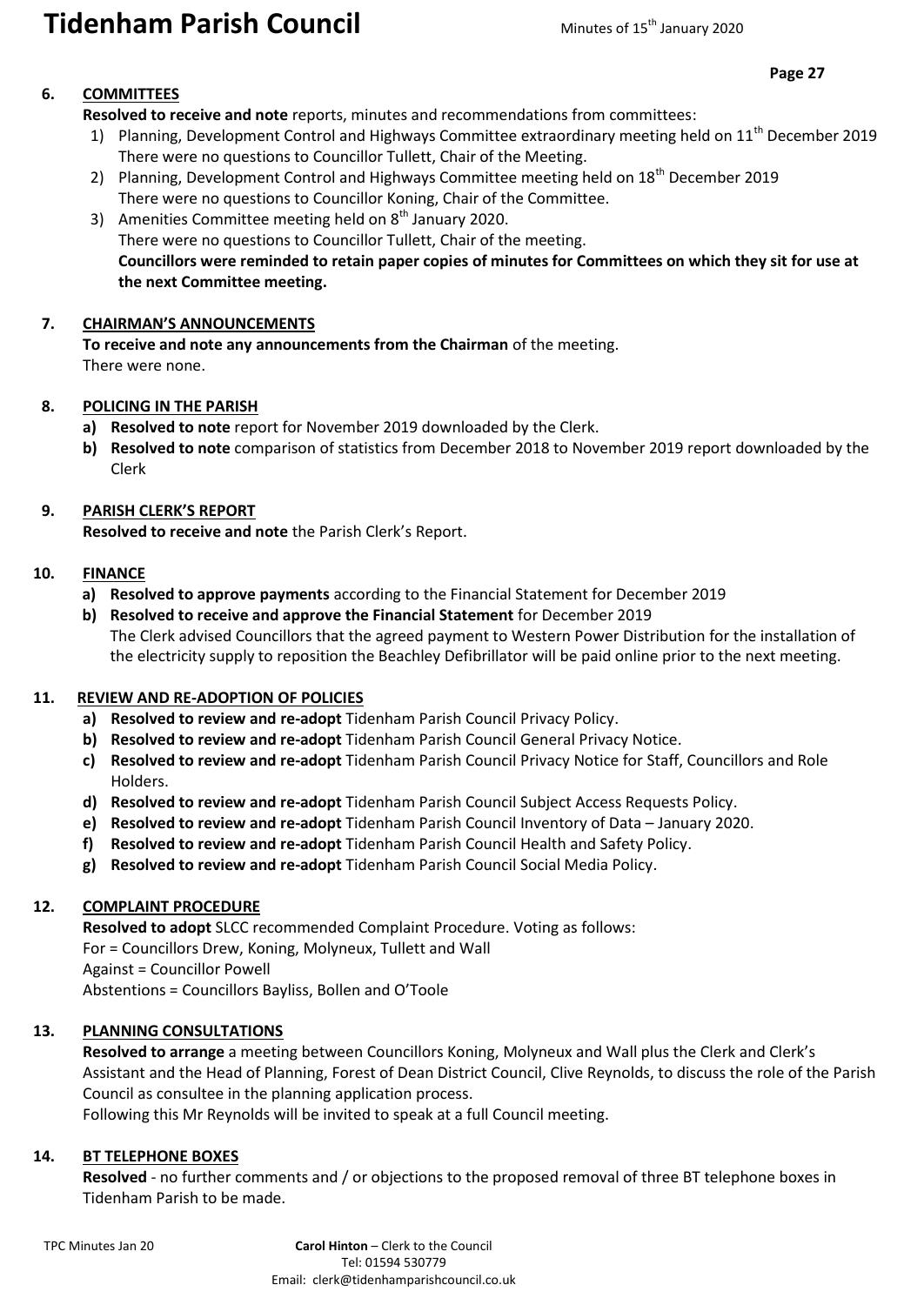# **Tidenham Parish Council** Minutes of 15<sup>th</sup> January 2020

#### **15. SEDBURY SPACE ONE STOP CAFE**

**Resolved to note** email from Janice Hamilton regarding use of remaining funds of £252 from the Parish Council Grant for a worker from Crossroads Care with Dementia expertise to attend the One Stop Cafe once a month. Councillor Powell stated that Grant funds may not be used for a different purpose. To be considered at a future meeting – possibly an extraordinary meeting of the Finance and Probity Committee.

#### **16. SHIRLEY'S GROVE**

**Resolved to approve** payment of £175 to Gloucestershire Wildlife Trust for supervision by Kevin Caster of further thinning work at Shirley's Grove on 25<sup>th</sup> January 2020.

#### **17. BEACHLEY DEFIBRILLATOR SOLAR POWERED SYSTEM**

**Resolved to delay consideration** of the disposal of the redundant solar powered system once the new solution is in place when its condition can be ascertained following removal, and a potential offer for refund has been received from the original supplier.

## **18. ANNUAL PARISH MEETING 2020**

**Resolved Clerk to arrange** dates and venues for the 2020 Annual Parish Meeting within the statutory dates and for extra meetings around the Parish also to be arranged.

#### **19. NEIGHBOURHOOD DEVELOPMENT PLAN**

**Resolved to defer** appointment of Dr Andrea Pellegram as NDP expert to facilitate an informal meeting for Parish Councillors to discuss the details, pros and cons of the production of an NDP. Cost £450 plus mileage @ 55p per mile until after the meeting with the Head of Planning at the District Council (see item 13 above).

#### **20. BUCKINGHAM PALACE GARDEN PARTY**

**Resolved to nominate** Councillor Bollen to be entered into GAPTC draw for tickets to attend Buckingham Palace garden Party on 12<sup>th</sup> May 2020.

#### **21. CLERK'S SALARY AND ANNUAL LEAVE**

**Due to the confidential nature of this item the resolution has been recorded as a codicil to these minutes.**

#### **22. STAFF LAPTOP COMPUTERS**

**Resolved to approve** purchase of 2 x HP ProBook Notebook laptops computers to replace those currently in use. Cost £1960 plus VAT - total cost £2352 including, Microsoft Office Business Edition, set up and installation by Tate Computer Technology Ltd

**Item 10 Standing Orders - a motion was moved and accepted at 8.59pm to suspend Standing Order 3x in order to allow the meeting to continue past the 2 hour limit** 

# **23. NATIONAL DIVING AND ACTIVITY CENTRE**

**Resolved to note** email from the NDAC regarding closure and work to be carried out during January / February 2020.

# **24. CORRESPONDENCE**

**To receive and consider** any other correspondence as detailed in the Clerk's Report  **There was none**

# **25. COUNCILLORS' REPORTS**

**Resolved to receive and note** any matters which Councillors wish to raise and where appropriate add to the agenda for the following meeting or meetings of committees:

Councillor Molyneux – there is a pile of rubbish blocking the pavement on the hill in Woodcroft. Clerk's Assistant to report to Glos CC Highways and the Street Warden.

Councillor Powell – a new tree has been planted by Barratt Homes on Wyebank Road.